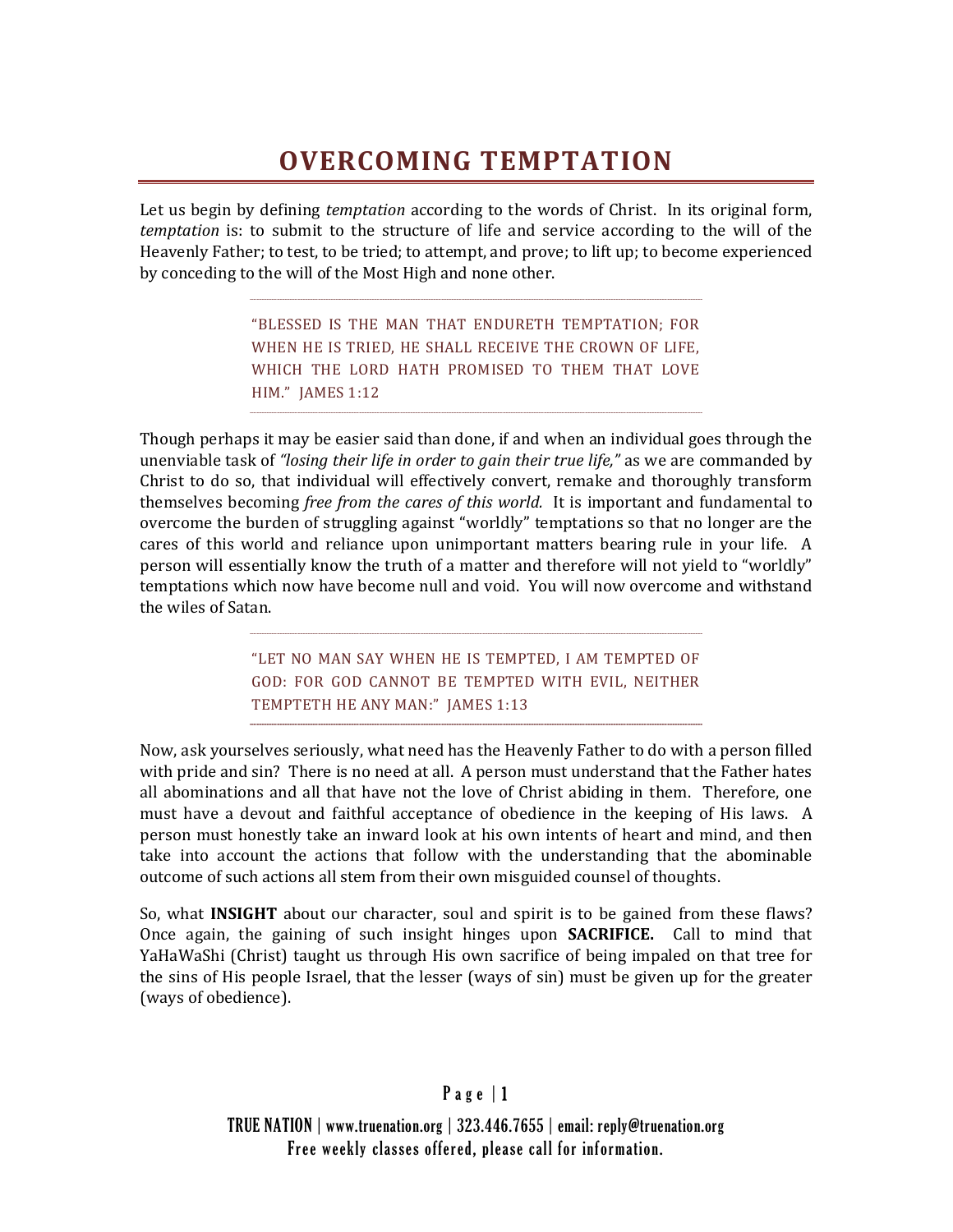"AND BEING FOUND IN FASHION AS A MAN, HE HUMBLED HIMSELF, AND BECAME OBEDIENT UNTO DEATH, EVEN THE DEATH OF THE CROSS." PHILIPPIANS 2:8

The key to conquering such worldly temptations rest upon "**humility and sacrifice"** -- what is one willing to offer up to defeat and overcome the temptations that the world entices us with. There are effective ways to resist this challenge and Christ gives us the clear-cut decision making strategy and method:

> "AND HE SAID TO THEM ALL, IF ANY MAN WILL COME AFTER ME, LET HIM DENY HIMSELF, AND TAKE UP HIS CROSS DAILY, AND FOLLOW ME." LUKE 9:23

Not every other day or two, **but daily!**

"BUT EVERY MAN IS TEMPTED, WHEN HE IS DRAWN AWAY OF HIS OWN LUST, AND ENTICED." JAMES 1:14

A conceited and high-minded individual will succumb to temptation without knowledge due to spiritual blindness. Their own wickedness will cause them to be deceived. This is the allurement of many which have stumbled without proper scriptural understanding.

Without having a mind well-instructed, adequately equipped with the knowledge and wisdom that Christ gave his disciples, one will not defeat his struggles against "worldly" temptations and will be unable to understand the ways of Christ. Christ taught with *simplicity*, meaning that which is understandable, straightforward and clear.

> "BUT I FEAR, LEST BY ANY MEANS, AS SERPENT BEGUILED EVE THROUGH HIS SUBTILITY, SO YOUR MINDS SHOULD BE CORRUPTED FROM THE SIMPLICITY THAT IS IN CHRIST." II CORINTHIANS 11:4

It should become necessary at this point that every person seeking to overcome the conniving, sly, and crafty ways of "worldly" temptation, **to be ever so conscious and circumspect of every thought streaming through their mind,** to giving the utmost attention to the enticements, lures and seductions that come to draw a person away from being alert to such temptations.

> "THEN WHEN LUST HATH CONCEIVED, IT BRINGETH FORTH SIN: AND SIN, WHEN IT IS FINISHED, BRINGETH FORTH DEATH." JAMES 1:15

## Page | 2

TRUE NATION | www.truenation.org | 323.446.7655 | email: reply@truenation.org Free weekly classes offered, please call for information.